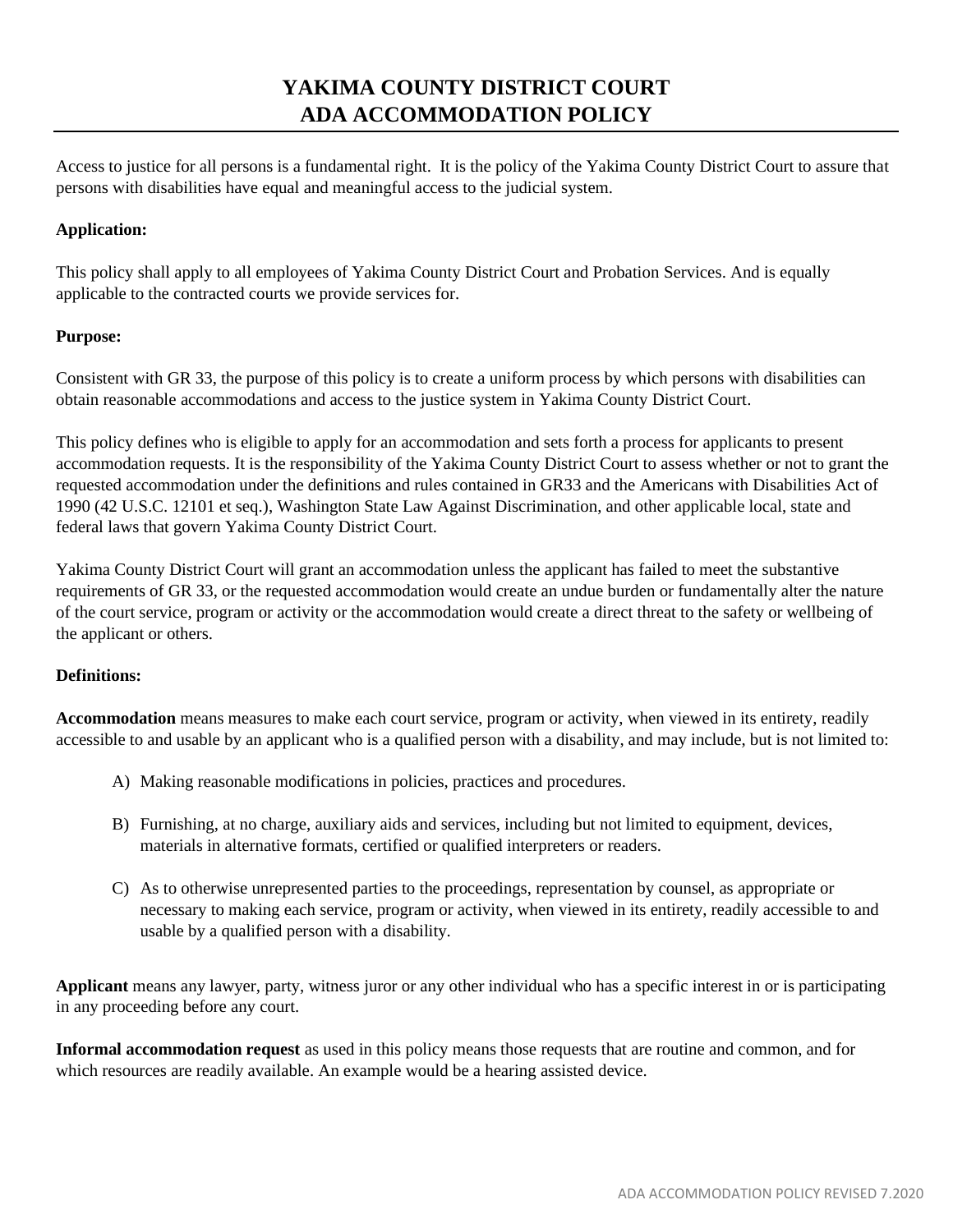**Formal accommodation request** as used in this policy means those requests that are not routine, common or readily available and as such will require the allocation of resources to acquire. An example might be a Braille or large print document reader.

**Person with a disability** means a person covered by the Americans with Disabilities Act of 1990 (42 U.S.C. 12101 et seq.), RCW 49.60, Washington State Law Against Discrimination, and other applicable local, state and federal laws that govern Yakima County District Court. This term includes but is not limited to an individual who has a physical or mental impairment that limits one or more major life activities, has a documented history of such impairment or is regarded as having such impairment.

# **Procedural Requirements:**

## **I. Notification**

Except for informal accommodation requests, all applications for a reasonable accommodation shall be made using the GR 33 approved "Request for Reasonable Accommodation" form. The form is available on the Yakima County District Court website or by contact the Court ADA Designated Contact Person. Links and contact information are available at the end of this document.

- A) The form may be presented in writing or presented orally and reduced to writing.
- B) If a request for reasonable accommodation is made, directly by an applicant, to an employee of Yakima County District Court, the employee shall be responsible for ensuring that the Request for Reasonable Accommodation form is completed, either by having the applicant, or a person on their behalf, complete the form or by taking information orally, completing the form themselves and forwarding the request to the ADA Contact or designee.
- C) If a request for a reasonable accommodation is made to an employee of another agency or body subject to the rulemaking authority of the Washington State Supreme Court, that agency employee shall be responsible for ensuring that the Request for Reasonable Accommodation form is completed, either by having the requesting party or a person on their behalf complete the form or by taking the information orally, completing the form themselves and forwarding the request to the Yakima County District Court ADA Designated Contact Person.
- D) If an outside agency or body (e.g. prosecuting attorney, attorney general, private or assigned counsel, county clerk, other courts, court facilitators, probation officers, etc.) makes a request for reasonable accommodation to Yakima County District Court, then that agency or body is responsible for completing and forwarding the Request for Reasonable Accommodation form to the ADA Designated Contact Person.
- E) The Request for Reasonable Accommodation form shall include a description of the accommodation sought, along with a statement of the impairment necessitating the accommodation.
- F) Yakima County District Court may require the applicant to provide additional information about the qualifying impairment to help assess the appropriate accommodation. Medical and other health information shall be submitted under a cover sheet designated "Sealed Medical and Health Information", and such information shall be sealed automatically. Such information is confidential and shall only be used by the person(s) responsible for evaluating and arranging for the accommodation.
- G) An application for accommodation should be made as far in advance as practical for the proceeding for which the accommodation is sought, but not less than 5 days prior to the proceeding, except for emergency set proceedings.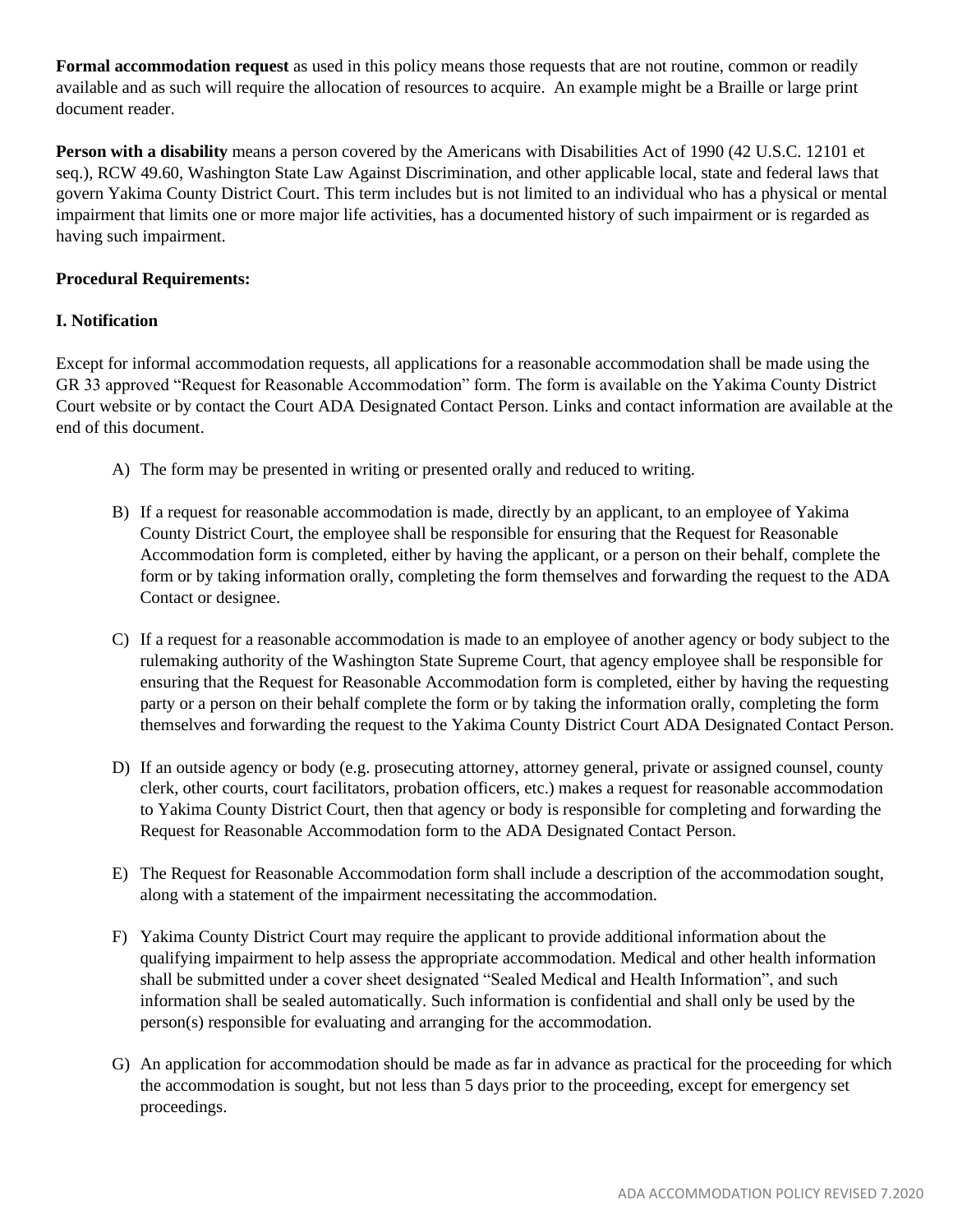## **II. Assessment:**

- A) In determining whether to grant an accommodation, Yakima County District Court will consider the following:
	- i) The provisions of the Americans with Disabilities Act of 1990 (42 U.S.C. 12101 et seq.), RCW 49.60, Washington State Law Against Discrimination, and other applicable local, state and federal laws that govern Yakima County courts.
	- ii) Give primary consideration to the accommodation requested by the applicant; and
	- iii) Make the decision on an individual and case specific basis with due regard to the nature of the applicant's disability and feasibility of the requested accommodation.
- B) If an application for accommodation is presented to Yakima County District Court five (5) or more court days prior to the scheduled date of the proceeding for which the accommodation is sought, and if the applicant otherwise is entitled under GR 33 to the requested accommodation, an accommodation shall be provided unless:
	- i) It is impossible for the court to provide a reasonable accommodation on the date of the proceeding, AND the proceeding cannot be continued without prejudice to a party to the proceeding.
- C) If an application for accommodation is presented to Yakima County District Court fewer than five (5) court days prior to the scheduled date of the proceeding for which the accommodation is requested, and if the applicant is otherwise entitled under GR 33 to the accommodation requested, an accommodation shall be provided unless:
	- i) It is impractical for the court to provide a reasonable accommodation on the date of the proceeding, AND the proceeding cannot be continued without prejudice to a party to the proceedings.
- D) Except as otherwise set forth above, an application for accommodation may be denied only if Yakima County District Court finds one or more of the following:
	- i) The applicant has failed to satisfy the substantive requirements of GR 33; or
	- ii) The requested accommodation would create an undue financial or administrative burden; or
	- iii) The requested accommodation would fundamentally alter the nature of the court service program or activity; or
	- iv) Permitting the application to participate in the proceeding with an accommodation would create a direct threat to the safety or well-being of the applicant of others.

## **III. Granting of Denying an Accommodation Request**

- A) Yakima County District Court will render a decision about the requested accommodation. If the request for accommodation made pursuant to this policy was made to a Judge in the context of a court proceeding, the Judge will enter a "Review and Decision by the Court" that will be filed in the court proceeding file. If the request for accommodation was made requesting reasonable accommodation pursuant to this policy for assistance in conducting other court business, the ADA Designated Contact Person will render a decision on the request on the form entitled "Review and Action by Court Administration." This form shall be maintained in the administrative field held by the Yakima County District Court Manager.
- B) If Yakima County District Court denies an accommodation pursuant to GR 33, the Review and Action by the Court Form shall specify the reasons for denial.